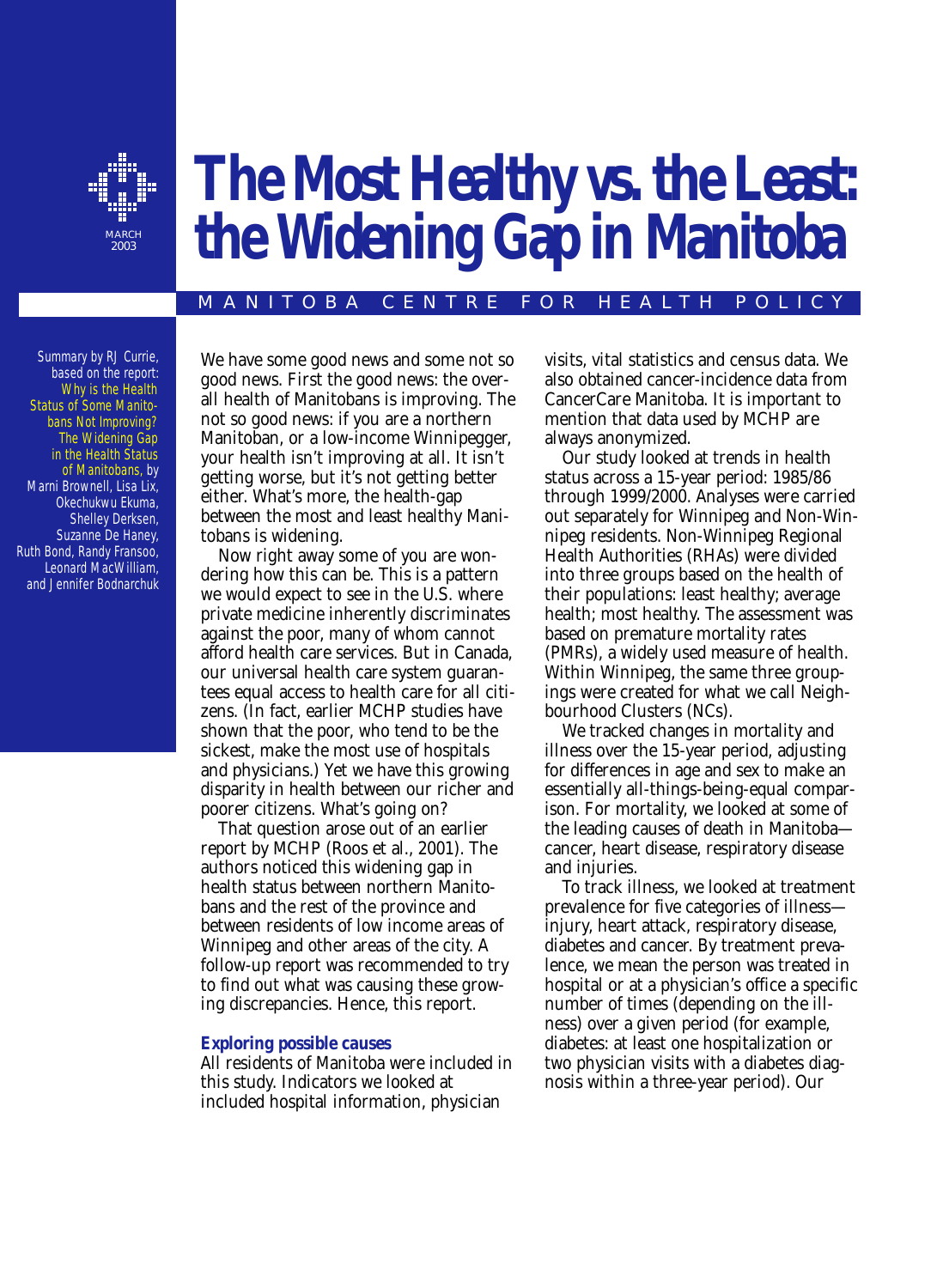# **Assessing Migration Effects**

To explain how we assessed migration, we'll use northern Manitoba (Burntwood, Churchill, and Nor-Man RHAs) as an example.

1) We pretended that whoever lived in northern Manitoba in the first year of the study were the same people who lived there in the last year nobody had moved in or out. So regardless of where you might have lived at the end of our study—southern Manitoba, Winnipeg, wherever if you started out in northern Manitoba,

your mortality data were included in the northern Manitoba data.

2) We looked at mortality data based on where people lived at the end of the study—regardless of where they started out. In other words, if you lived in northern Manitoba during the last year studied, you were included in their mortality data; if you lived outside of northern Manitoba at this time, even if you started out there, you were excluded.

Comparing #1 to #2 tells us whether migration had an effect on the mortality rates.

focus was on the gap in health status between the least and most healthy groups.

After the release of our earlier report, it was suggested that migration might be a contributing factor in the widening health gap between populations. For instance, if healthier (or less healthy) people moved out of an area—say, to find work—the people staying behind might be less healthy (or more healthy) overall. Meanwhile, the area they moved to might become healthier (or less healthy) overall. This would have the effect of increasing the health gap, without any actual change in anyone's health. So we compared mortality rates (in the last five years of the study), first with the effects of migration excluded, then

with migration effects included (boxed material). If the two methods generated noticeably different rates, then migration apparently was a contributing factor.

Public use census data were used to obtain measures of socioeconomic status thought to influence health—income, unemployment, education and single-parenthood. We looked at changes in these measures within each group to see if they related to changes in health status between groups.

We also looked at how often people were in hospital and for how long. We wondered if changes in use of hospitals were related to the increasing difference in health between groups.



Mortality rates for the least healthy group stayed the same, but decreased for the most healthy group, widening the health gap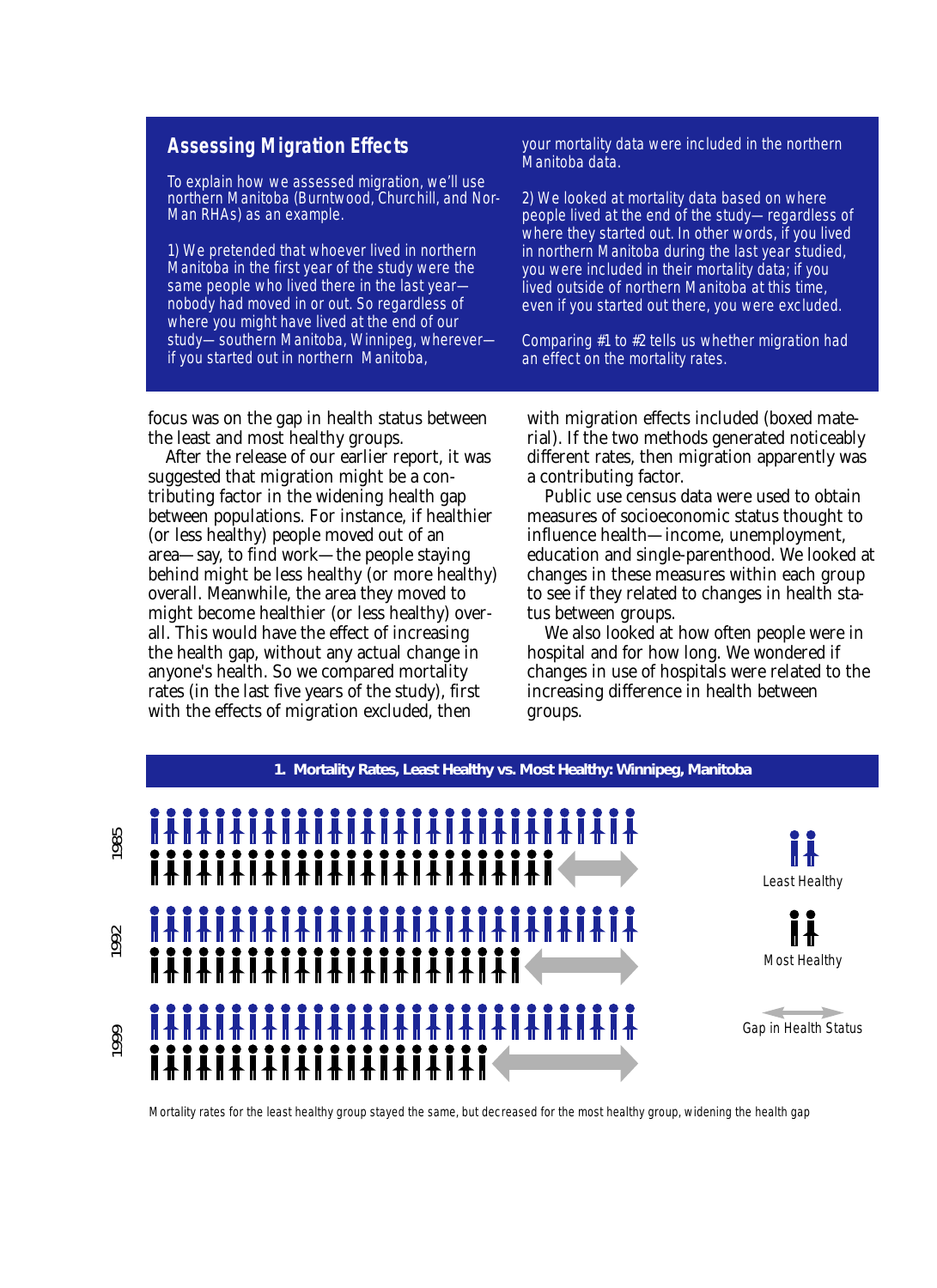## *What we found*

- ❐ Between 1985/86 and 1999/2000, the gap in health status between the least healthy and most healthy populations widened, both inside and outside of Winnipeg. This widening appears to be due to improvements in health for people in the average health areas, and even greater improvement in the most healthy areas, whereas in the least healthy areas there was virtually no change.
- $\Box$  The gap in health status widened more for males than it did for females.

## **Mortality**

- ❐ Overall mortality rates fell in Manitoba between 1985 and 1999. In Winnipeg, there was almost no change in rates in the least healthy group. For the average health group, rates dropped 7%, while for the most healthy group they dropped 13% (Fig. 1). Outside of Winnipeg, mortality rates in the least healthy group again changed little. For the average health group they dropped 6%, while for the most healthy group they dropped 7%.
- ❐ When we focussed on specific causes of death, we found a repeating pattern: higher mortality rates for the least healthy populations, lower for the most healthy popula-

tions. Across the 15 years of the study, most of the health gaps were stable, but some widened. None narrowed.

- ❐ For disease-specific causes of death, most of the widening of the gap is due to the most healthy group getting even healthier over time. Meanwhile, the least healthy group showed little change (and sometimes declines) in their health.
- $\Box$  The health gap widened most for deaths due to heart disease and respiratory disease. But when we looked at different age groups, and men and women separately, there were signs the gap was increasing for all diseases studied. So the health gap between the least and most healthy populations is a general pattern, and not specific to one age group, males or females, or to a particular disease.

## **Illness and socioeconomic factors**

 $\Box$  When specific causes of illness (as measured by treatment prevalence) were looked at we found a similar health gap for almost all categories: higher treatment prevalence rates for areas with the least healthy compared to the most healthy populations. None of these gaps narrowed over the 15 years. Some widened.



While diabetes rates rose for all groups, they rose most for the least healthy group, widening the health gap